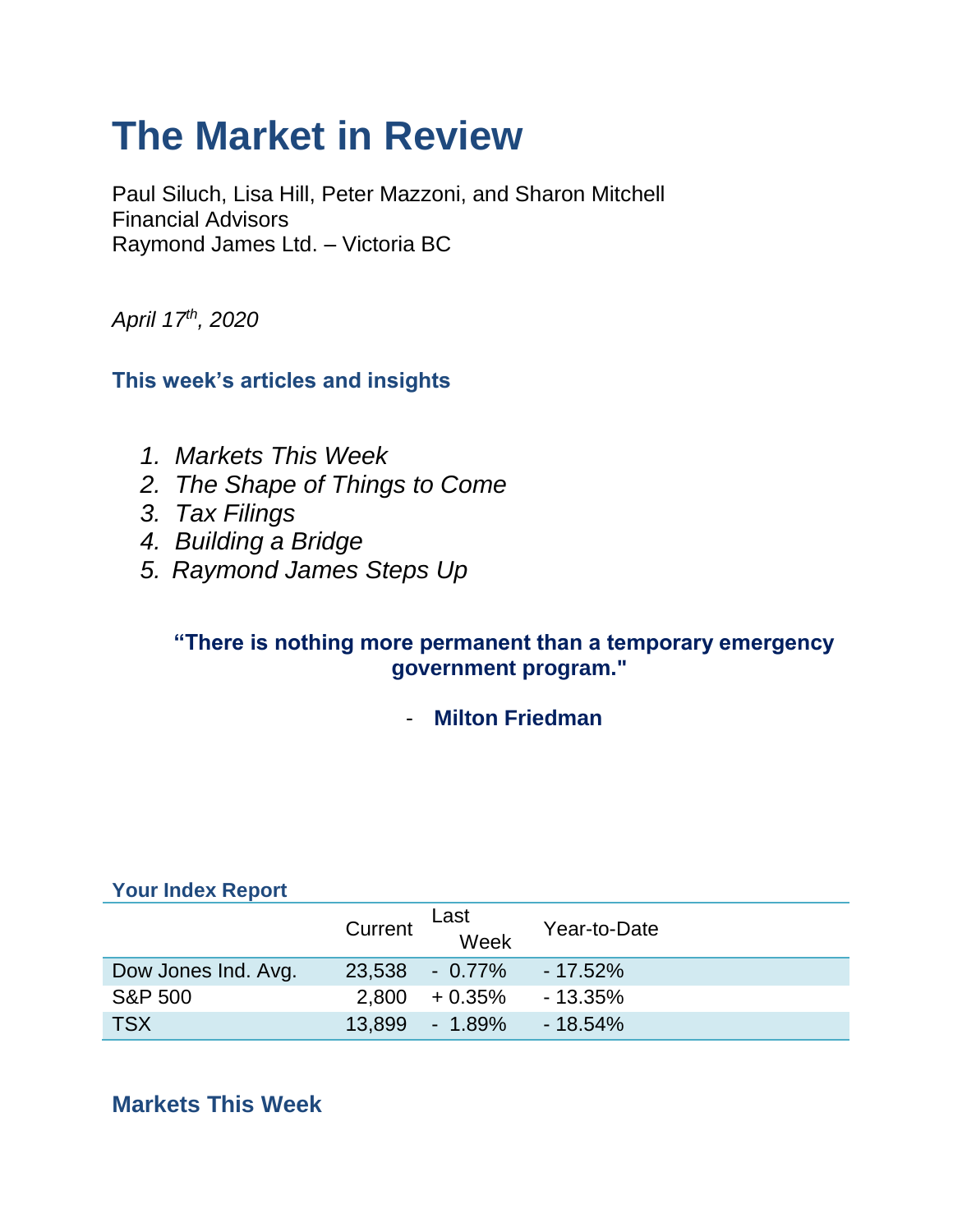The recent stock market crash was the fastest in history. The "relief rally" since March 26<sup>th</sup> has been equally fierce, resulting in a 25% rally from the bottom to today.

That's a full bear market and bull market in the space of a month. If it feels like your head is spinning, it probably is.

What is also difficult to comprehend is how stocks have risen 25% in the face of the economy at a full standstill and unemployment soaring. How can stocks be positive when the data is so bad?

For starters, many professional investors had raised cash in January and February due to high valuations. The March decline brought us all the way back to 2012 levels based on price/earnings ratios (see chart below). This helped to bring these investors back into the market.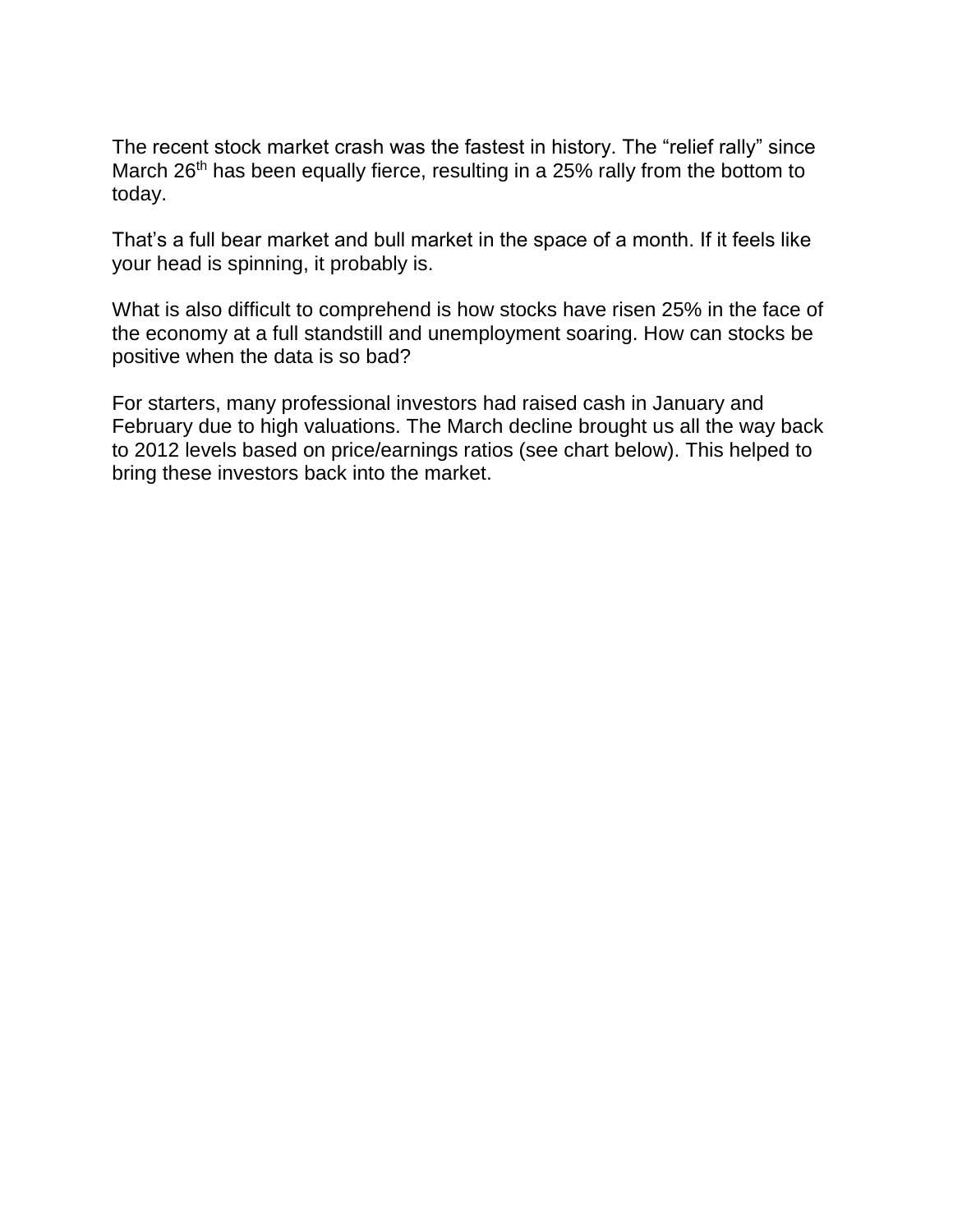

NYSE Composite vs. NYSE Composite Median Price/Earnings Ratio (NDR Calculati (Customized client version of DAVIS107)

**Copyright 2020 Ned Davis Research, Inc. Further distribution prohibited without prior permission. All Rights Reserved. See NDR Disclaimer at** [www.ndr.com/copyright.html](https://urldefense.proofpoint.com/v2/url?u=http-3A__www.ndr.com_copyright.html&d=DwMGaQ&c=K3dQCUGiI1B95NJ6cl3GoyhMW2dvBOfimZA-83UXll0&r=_6MBBSGYsFznIBwslhTiqBKEz4pHUCTd_9tbh_EpUMY&m=xQizXTZHf0MerhqvVo0-7JJSu_NViHTRj2Ui-kGBU0A&s=_SR_u2OSO-zAZwB8lwU65Xyr_fQ9cm23BCFt4_ErAhE&e=)**. For data vendor disclaimers refer to** [www.ndr.com/vendorinfo/](https://urldefense.proofpoint.com/v2/url?u=http-3A__www.ndr.com_vendorinfo_&d=DwMGaQ&c=K3dQCUGiI1B95NJ6cl3GoyhMW2dvBOfimZA-83UXll0&r=_6MBBSGYsFznIBwslhTiqBKEz4pHUCTd_9tbh_EpUMY&m=xQizXTZHf0MerhqvVo0-7JJSu_NViHTRj2Ui-kGBU0A&s=J2OeZoQ6e7VkNx3LUtJLyr6KE9e_OWbd_x67LQ3Fm8s&e=)**.**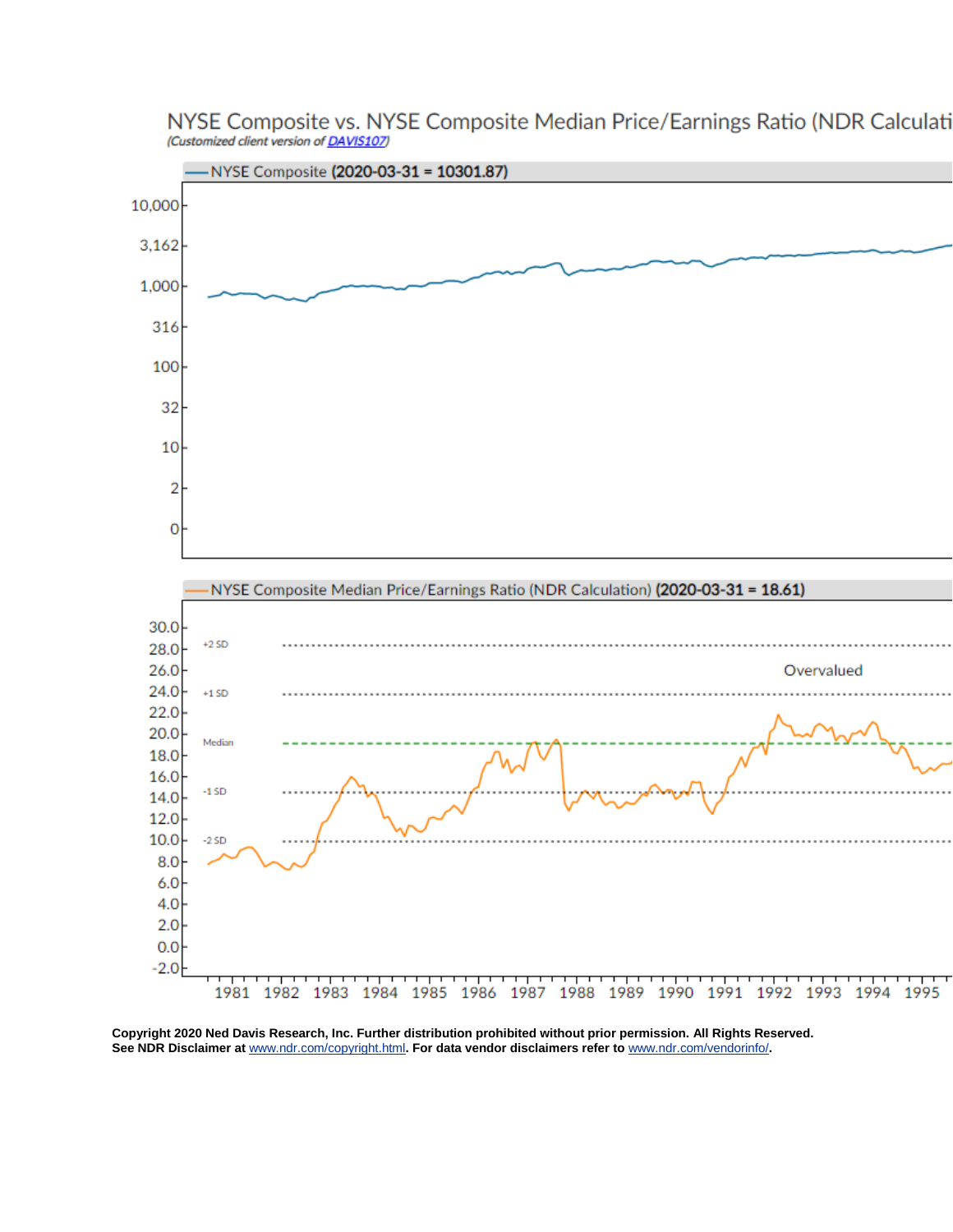Stocks look 6-9 months ahead. Capital Group, one of the largest mutual fund managers in the world, describes the three phases we have to pass through:

- 1. Health Phase The curve is flattening around the world and countries are starting to open up. North America was the last region to be hit, so will be the last to emerge. We hope to see Canada and the US start to reopen in May, which means we are nearing the end of this phase.
- 2. Economic Phase This is the aftermath of the shutdown – the unemployment, the terrible earnings, and all the misery that goes with it. Companies began reporting earnings this week for the January-to-March quarter and they aren't pretty. They won't be for several quarters yet. We are starting to see the winners separating from the losers, though. Some companies are thriving.
- 3. Normalization Phase This begins when the economy re-opens. We will see how fast customers return to stores and what events are allowed to go ahead. What will be the "New Normal"?

Because we are just entering the Economic Phase, expect markets to churn. We have said this for a few weeks now, and this could last several months. For existing investors, it will require patience. For new investors, it should be a chance to average money in at lower prices.

The portfolio managers at Capital Group have been adding money back to markets through the lows of March, yet still hold triple the amount of cash they did on January 1<sup>st</sup>. Even a company managing over a trillion dollars is somewhat tentative.

What are they waiting for?

#### *"We are not looking for good news to invest more money. We are looking for less bad news."*

In an "ordinary" recession (as if any recessions are ordinary), portfolio managers load up on utilities, consumer staples (grocery and drug stores), and health care stocks. This is no ordinary recession caused by a slowing economy, like a decelerating car. This is a Ferrari hitting the wall at 90 mph.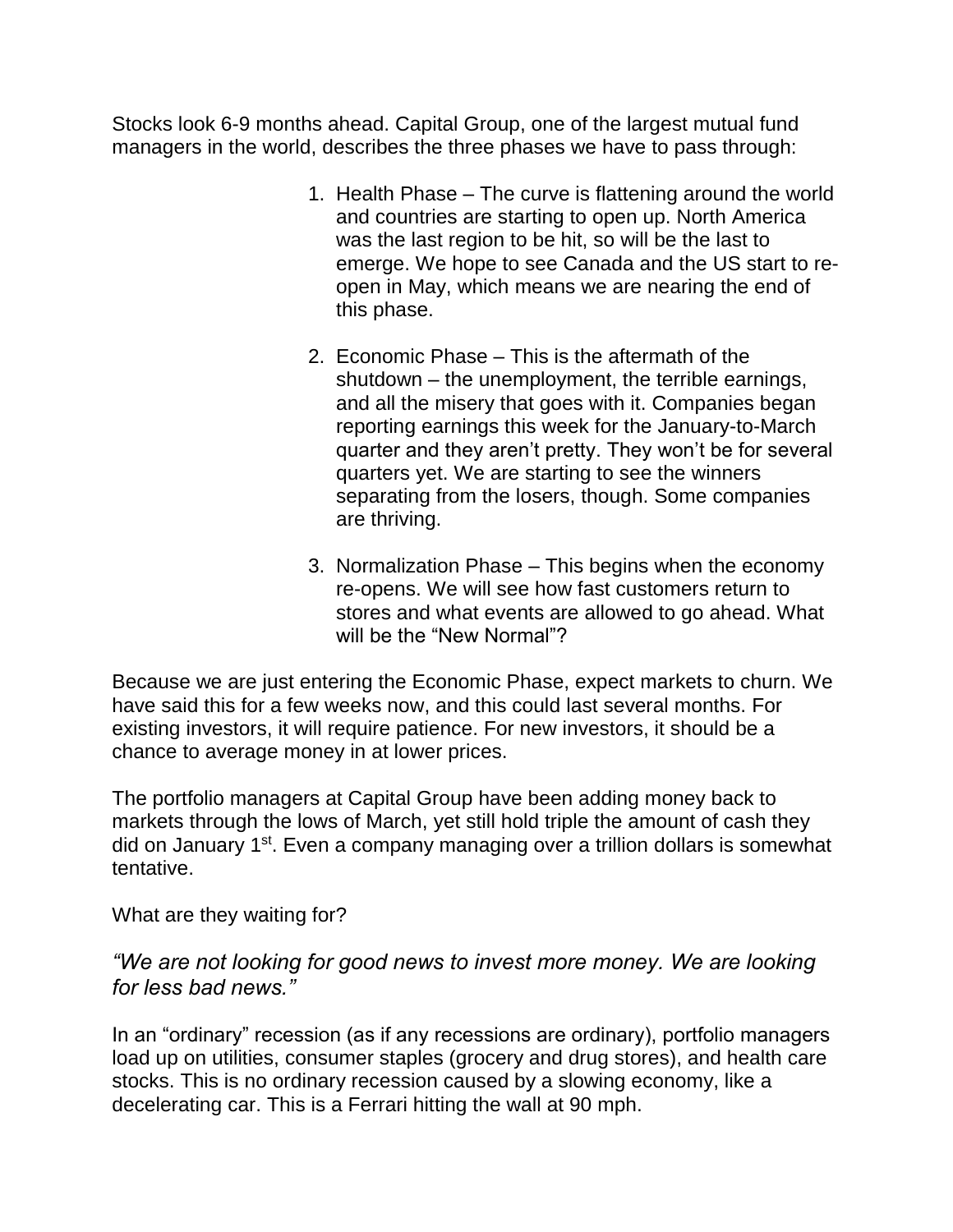Capital Group's largest funds hold low amounts of consumer staples stocks, almost no utilities, and big positions in health care and technology. Health care is sort of obvious – there is a tremendous amount of research happening on Covid-19 vaccines and treatments, and health care will be a favoured sector for years to come as a result.

Technology, however, has not historically been a recession-proof sector. Capital's portfolio holds Amazon (**NASDAQ AMZN**), Microsoft (**NASDAQ MSFT**), Advanced Micro Devices (**NYSE AMD**), Taiwan Semiconductor (**NYSE TSM**) and Alibaba (**NASDAQ BABA**) in its top 15 holdings. These have made it a topquartile fund this year, as it has been for many years.

Technology companies have allowed us to connect on a vast scale, to work from home, and are helping us track the spread of the virus. Perhaps they are the world's new utilities.

## **The Shape of Things to Come**

It is an alphabet soup of projections for the world's future. Economists love letters and symbols, and several lend themselves well to the current environment.

For example, many strategists projected a **V-shaped** recovery early into the crisis. The slowdown would be short and sharp for a few months, followed by a big bounce-back by late spring.

Economic numbers no longer support the V. Over a million Canadians have lost their jobs and the US is close to 17 million, putting both countries on track to exceed every ugly record since the 1930s. Oil prices have hit their lowest levels in decades as the stuff is close to overflowing storage containers. A recent survey stated that just 15% of economists now expect a V-shaped recovery. Note that any medical breakthrough would lead to a V-shaped recovery, and a big one.

The consensus is now for a **U-shaped** recovery. This scenario incorporates a huge drop in Q2 (April through June) numbers, followed by a gradual rise as economies open up in the summer. The US is planning on partial reopening for some businesses starting in May and Canada is likely to follow. This all depends on the trajectory of hospital admissions, of course. New York City is seeing fewer new admissions this week, which offers a ray of hope.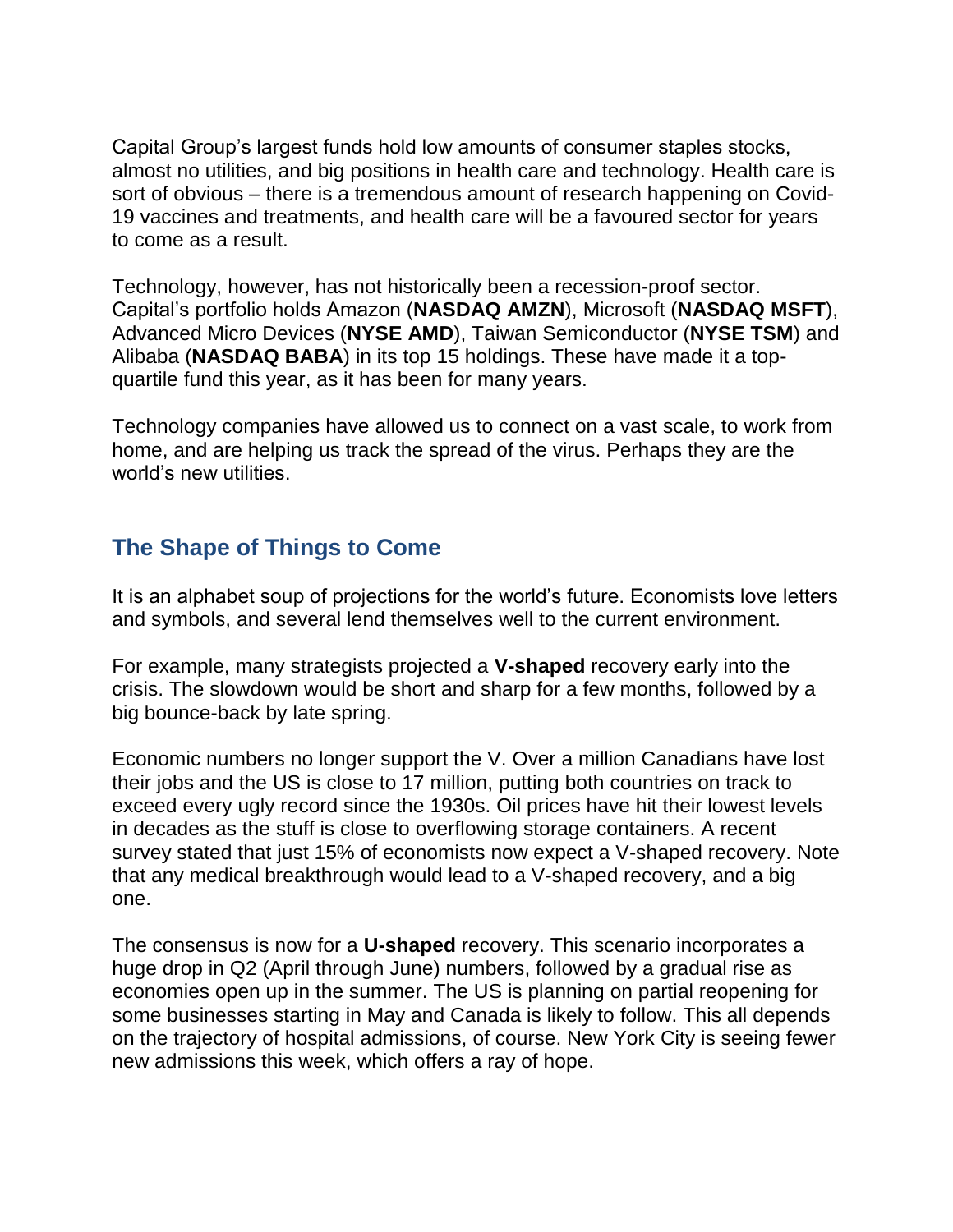In Europe, Austria allowed smaller stores, as well as all hardware and gardening stores, to open this week. Face mask wearing is mandatory when shopping, as well as on public transportation. On May 1st, shopping centers and bigger stores will open, and this will include hair salons. Restaurants and hotels will start opening in mid-May. Spain reopened some construction and manufacturing facilities and Denmark will open some schools this week. 52% of respondents in the survey believe the recovery will follow the U-shaped pattern.

A **W-shaped** pattern may appear if a secondary wave of infections appears later in the year. This could lead to closures again, albeit on a more limited scale. Until a vaccine is available, it is inevitable that we will see the virus reappear once we are back to some semblance of normalcy. This means the recovery will take longer than expected. Personal savings will have taken a big hit from the closures and many jobs lost will never reappear in their current form. 22% of respondents to the survey expect a W-shaped economic recovery.

What governments have been working hard to prevent is the **L-shaped** depression, where we fall and take years to recover. Few expect this to happen, thanks to the speed of government programs. Most governments can be faulted for not preparing for a pandemic, but central bankers should not be included. They were the first to react, and they did so in bold fashion. The Bank of Canada cut interest rates three times in three weeks in March to 0.25% and began buying bonds of provinces as well as corporations – something Canada has never done before.

To put this into perspective, the Congressional Research Service compared the costs of today's US coronavirus measures with previous wars (thanks to Andrew Adams of Saut Strategy):

- Iraq and Syria cost the US around \$1.5 Trillion
- World War II cost the United States \$4.1 Trillion in today's dollars
- Coronavirus programs currently at \$3 Trillion

Actions like these help to ensure that no provinces, states, cities, and as few major corporations as possible lose access to money. Central banks today learned a great deal from past crises. Consider the speed with which they have worked:

 After the stock market crash of 1929 and the subsequent contraction, it took **4 years** until 1933 before the US government devalued the dollar and initiated deposit insurance. By then, over 25% of US banks had failed, taking people's life savings with them.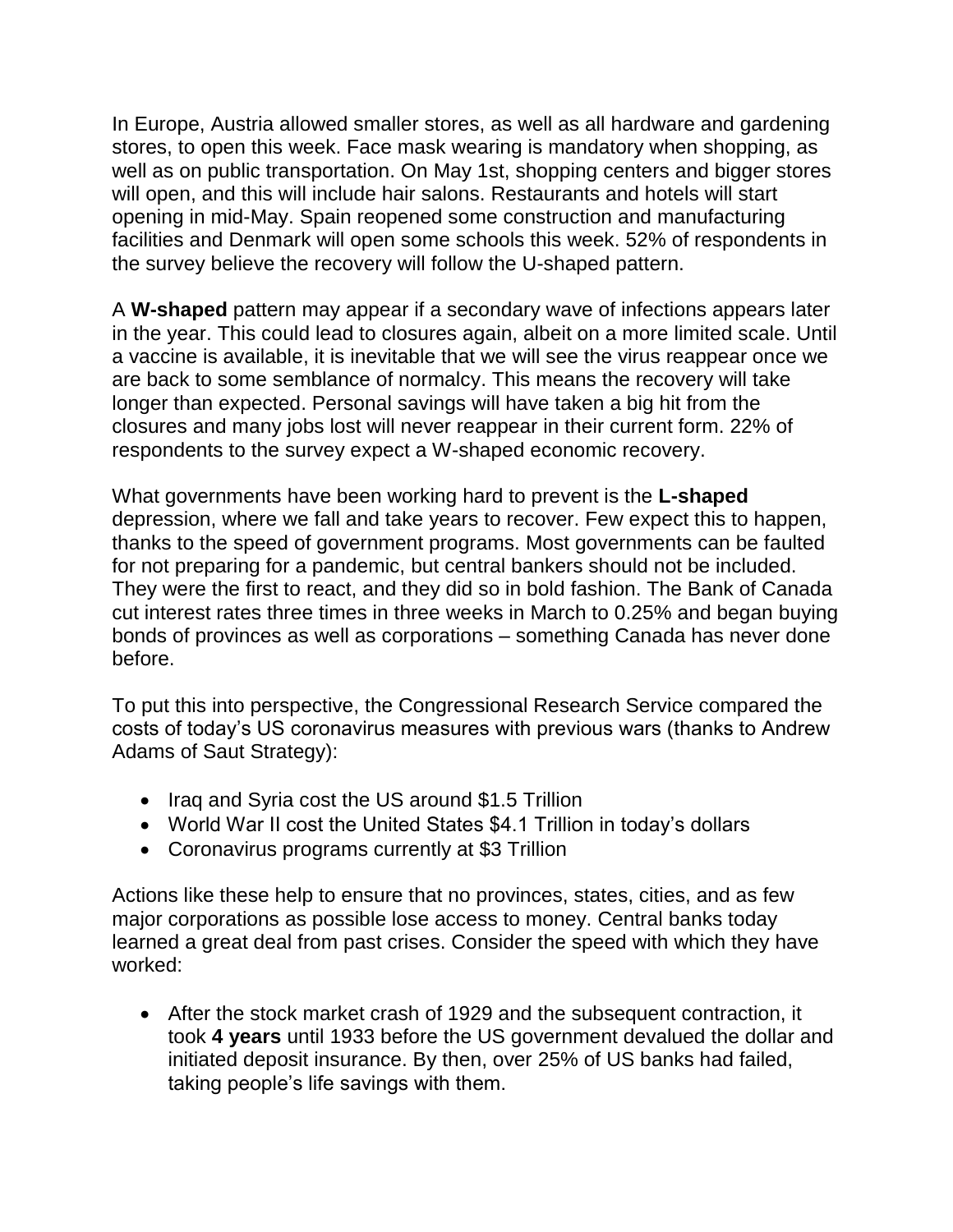- In 2008, it took two months for quantitative easing to start and five months before bank rules regarding how they valued their bond reserves (mark-tomarket) were relaxed.
- Today, interest rate cuts began before the pandemic was even officially declared on March 11<sup>th</sup>. Central banks began buying government, state, and provincial bonds within days, and corporate bonds within a few weeks.

What does this mean in real terms? Consider Ford (**NYSE F**), a huge employer. Its bonds were recently downgraded to junk status (below BBB). You can buy insurance against a default on bonds like these, and this downgrade caused Ford's default insurance rates to spike higher. However, as soon as the US Federal Reserve stepped in and began buying bonds of companies like Ford, the insurance rates were cut in half immediately.

The Depression was caused mainly by bank failures and the loss of people's savings. By taking swift actions to keep money flowing and bankruptcies to a minimum, it is highly unlikely we will see a depression today.

That said, this will be the deepest recession since the 1930s. The opening of our economies will be cautious, complicated, and careful. We can only hope the end is already in sight.

# **Tax Filings**

Both the US IRS and Canada's CRA tax agencies are cutting us some slack on filing taxes.

In Canada, the normal filing date of April 30<sup>th</sup> has been extended to June 1, 2020 and if you owe money, you don't have to pay until September 1, 2020.

In the US, the normal filing and payment date of April 15<sup>th</sup> has been extended until July 15, 2020.

Of course, if you are expecting a refund, file now, No reason to wait.

## **Building a Bridge**

In the 2000 recession, the average Baby Boomer was 45. In the 2009 recession, the average Baby Boomer was 54. In the 2020 recession, the average Baby Boomer is 65.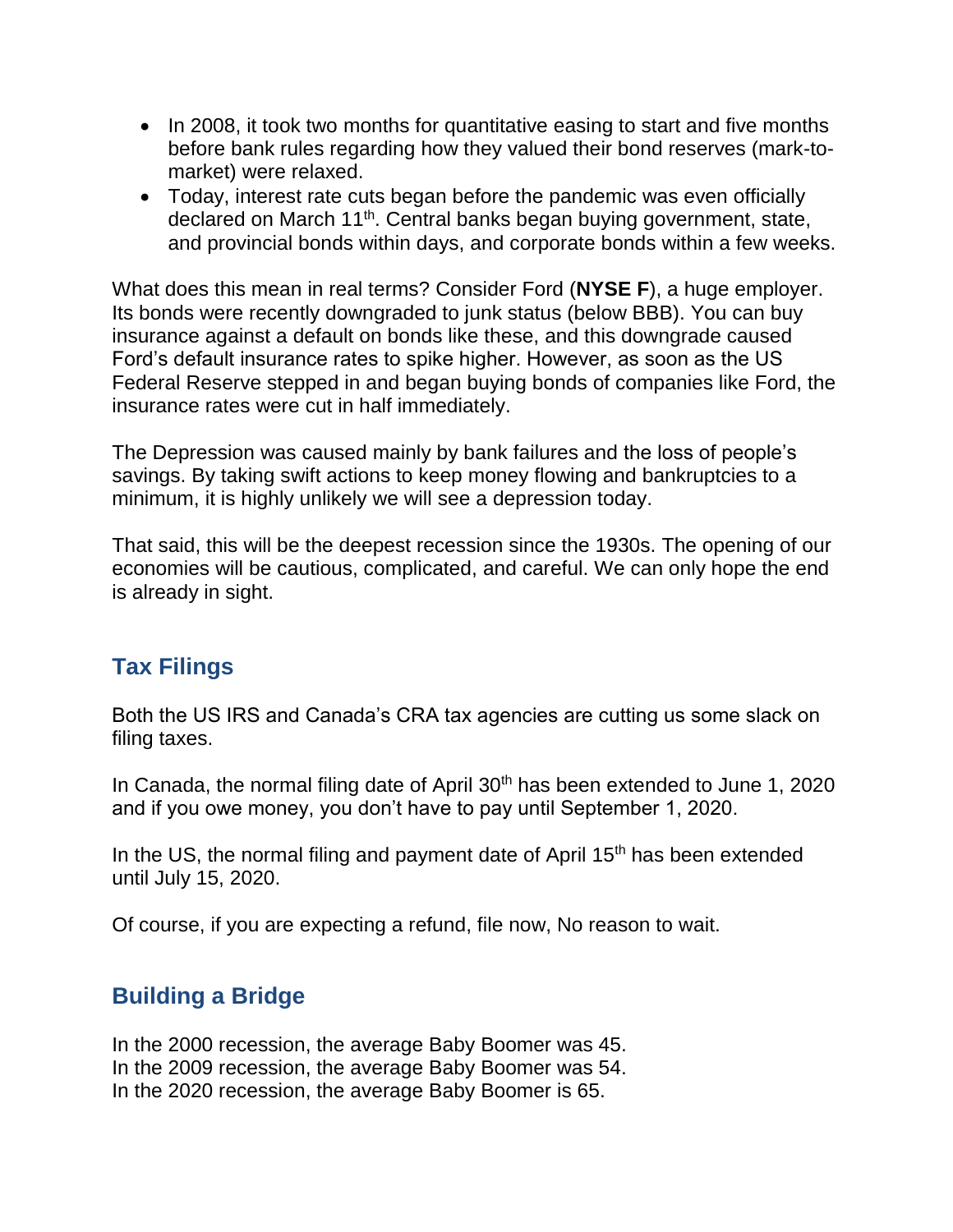No one is questioning the need to bail out the savings and investments of the aging Boomers. What will be questioned will be the cost to the next generation. And, how are they going to pay for it?

This may explain why a recent survey showed that 25% of Millennials are drinking more than normal in this recession, compared to only 8% of Baby Boomers.

Drinking at home alone 2019 = sad loser. Drinking at home alone 2020 = hero citizen.

Governments are printing trillions of dollars to cushion the blow of no income and no job for millions of people. All this stimulus is to buy time until we can recover – they are trying building a bridge over a deep recession.



A very similar spending spree happened in WW2. We won, of course, but there was a huge bill to pay at the end.

To fund the ~\$4 trillion (in today's dollars) cost of WW2, the government borrowed the equivalent of 12% of GDP. It was a staggering number. From April 1942 to July 1947, the Federal Reserve fixed T-bill yields at 0.375%. Long-term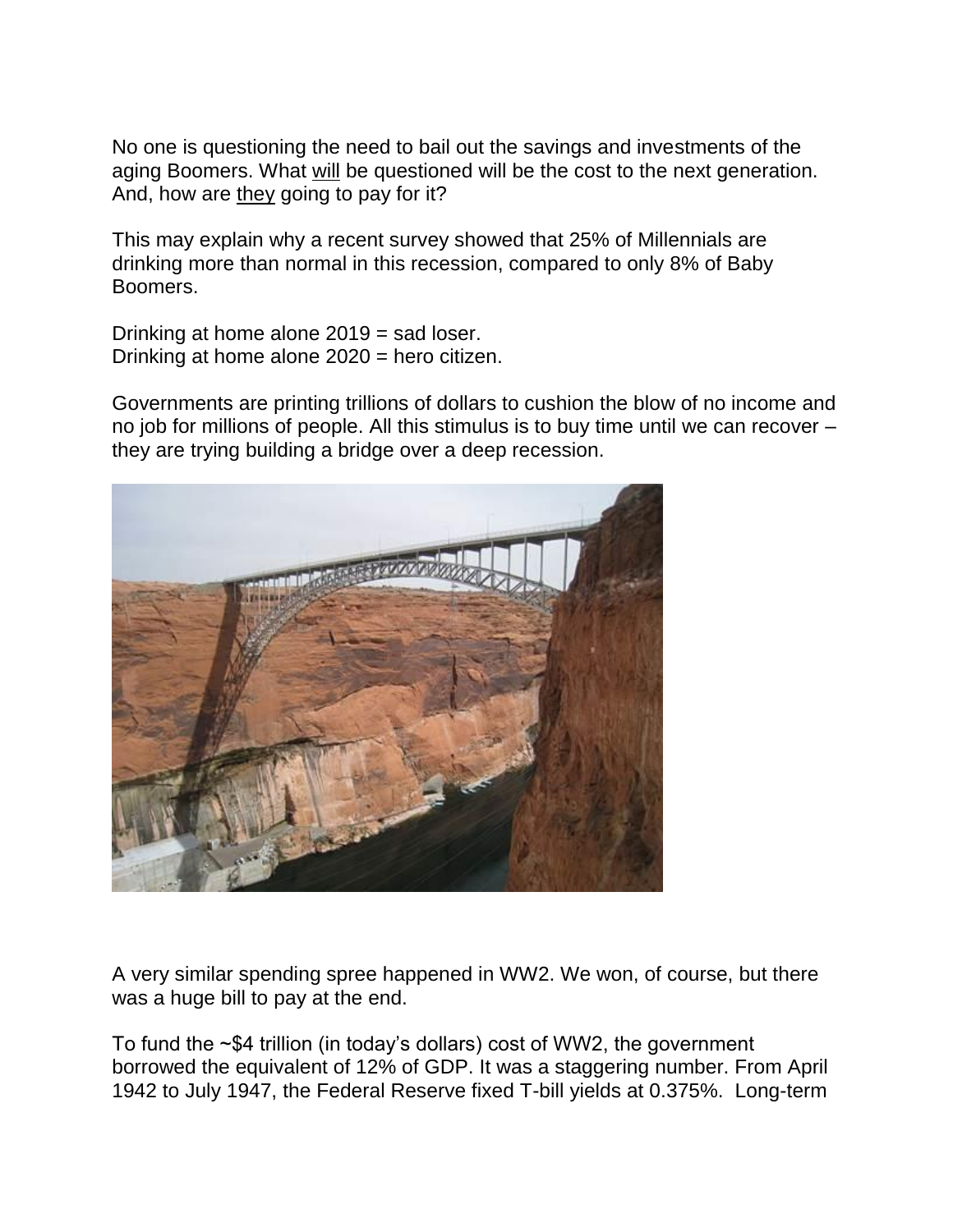yields were capped at 2.50% until March 1951. After the long deflation of the 1930s (like we have seen since 2009), inflation roared back – it averaged 6.3% per year through 1945.

You were paid 0.375% interest on your savings while inflation eroded your money by 6.3% per year.

As a result, \$1.00 in 1942 was worth just \$0.74 by 1947 due to inflation. This was terrible for savers, but great for the borrower – the US government. Inflation and artificially low rates cut their debt substantially by the 1950s.

Today, US T-Bills yield about 0.125% for a year and Canadian T-Bills yield 0.25%. Don't expect these to change for years, as we may now be following the WW2 playbook.

Deflation this year, followed by inflation next year? It could happen.

# **Raymond James Steps Up**

Around March 25<sup>th</sup>, Raymond James Canada announced a program called the RJ Cares 4 Community Campaign. The goal was to raise \$100,000 from employees which the company would then match. We reached this goal inside of three weeks, and will now be distributing \$200,000 to shelters and food banks across the country. Here in Victoria, the Mustard Seed Church and Victoria Cool Aid Society will be recipients. In total, 42 agencies across Canada will receive cheques from Raymond James.

Following the Canadian lead, our US parent Raymond James Financial announced a US\$1.5 million commitment to support charitable organizations delivering essential services to communities affected by COVID-19.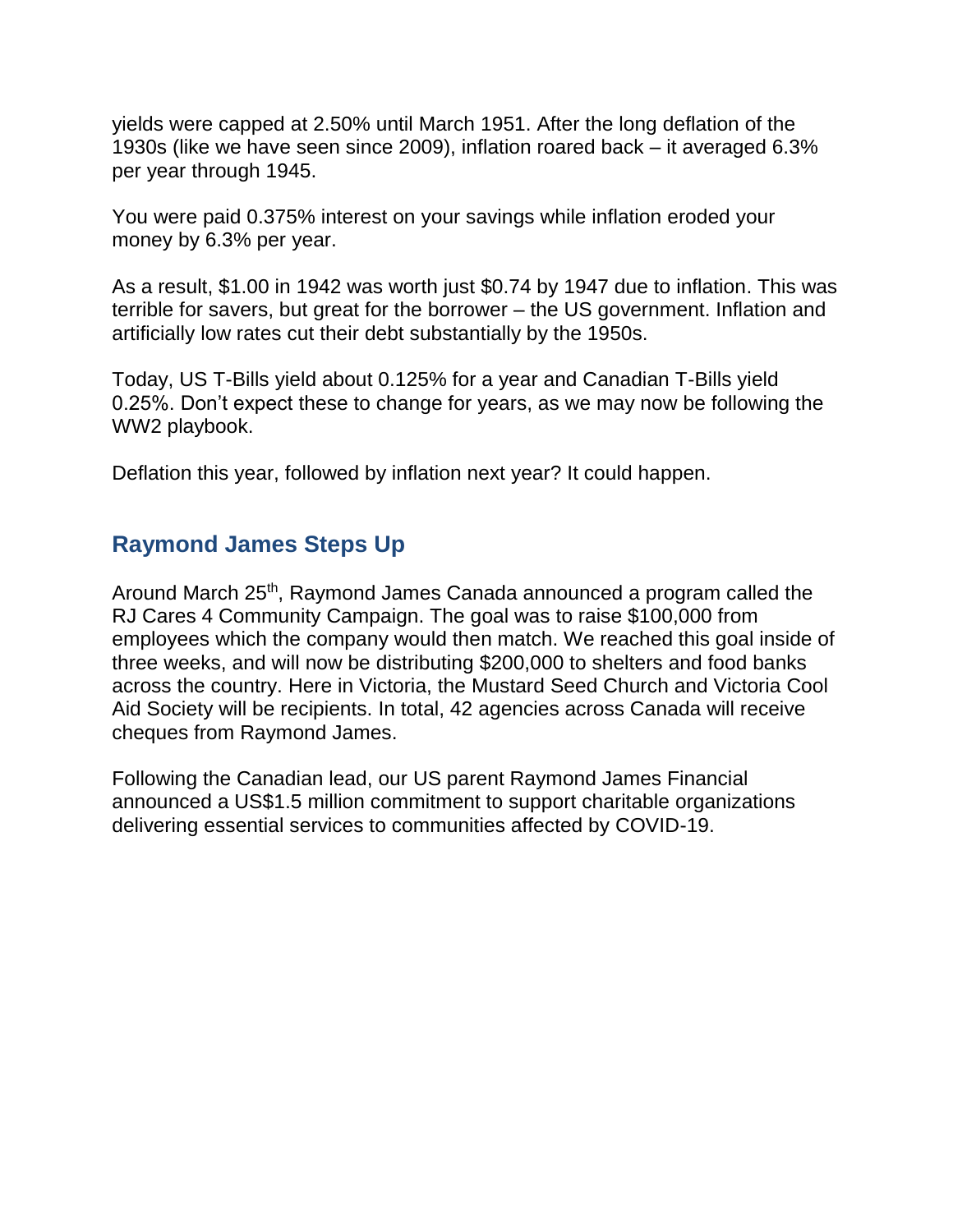A big hello from the team on our daily Zoom meeting!



*Thank you for your referrals this month! They are always handled with great care and discretion.* 

#### **[http://www.dividendvaluepartners.com](https://urldefense.proofpoint.com/v2/url?u=http-3A__www.dividendvaluepartners.com&d=DwMFAw&c=K3dQCUGiI1B95NJ6cl3GoyhMW2dvBOfimZA-83UXll0&r=_6MBBSGYsFznIBwslhTiqBKEz4pHUCTd_9tbh_EpUMY&m=scBAtuMDuWZwK1IVr5YXjdB6aRS-faGHAMq3jOn6sJU&s=enZqe4ZgcjH_33x5dT-vZq9A37d4AhNkXvjc6AbmYww&e=)**

We thank you for your business and your referrals and we hope you find our site user friendly and informative. We welcome your comments.

#### **How to contact us:**

[paul.siluch@raymondjames.ca](https://owa-kel.raymondjames.ca/owa/redir.aspx?SURL=z0BxOCXDlQ-Aad1f_a9igaARxm5Rd1VXE7UcmD4mZ3IZiacj7DPTCG0AYQBpAGwAdABvADoAcABhAHUAbAAuAHMAaQBsAHUAYwBoAEAAcgBhAHkAbQBvAG4AZABqAGEAbQBlAHMALgBjAGEA&URL=mailto%3apaul.siluch%40raymondjames.ca) [lisa.hill@raymondjames.ca](https://owa-kel.raymondjames.ca/owa/redir.aspx?SURL=glaBgdTdxPMFpiw4eumg-PzZXpo9vJyObrXLs1TKtIAZiacj7DPTCG0AYQBpAGwAdABvADoAbABpAHMAYQAuAGgAaQBsAGwAQAByAGEAeQBtAG8AbgBkAGoAYQBtAGUAcwAuAGMAYQA.&URL=mailto%3alisa.hill%40raymondjames.ca) [peter.mazzoni@raymondjames.ca](https://owa-kel.raymondjames.ca/owa/redir.aspx?SURL=3c7mDL9-cZxYXt7CvkOu20QVFy1WCaDQxUZ3BQE6vecZiacj7DPTCG0AYQBpAGwAdABvADoAcABlAHQAZQByAC4AbQBhAHoAegBvAG4AaQBAAHIAYQB5AG0AbwBuAGQAagBhAG0AZQBzAC4AYwBhAA..&URL=mailto%3apeter.mazzoni%40raymondjames.ca) [sharonmitchell@raymondjames.ca](mailto:sharonmitchell@raymondjames.ca)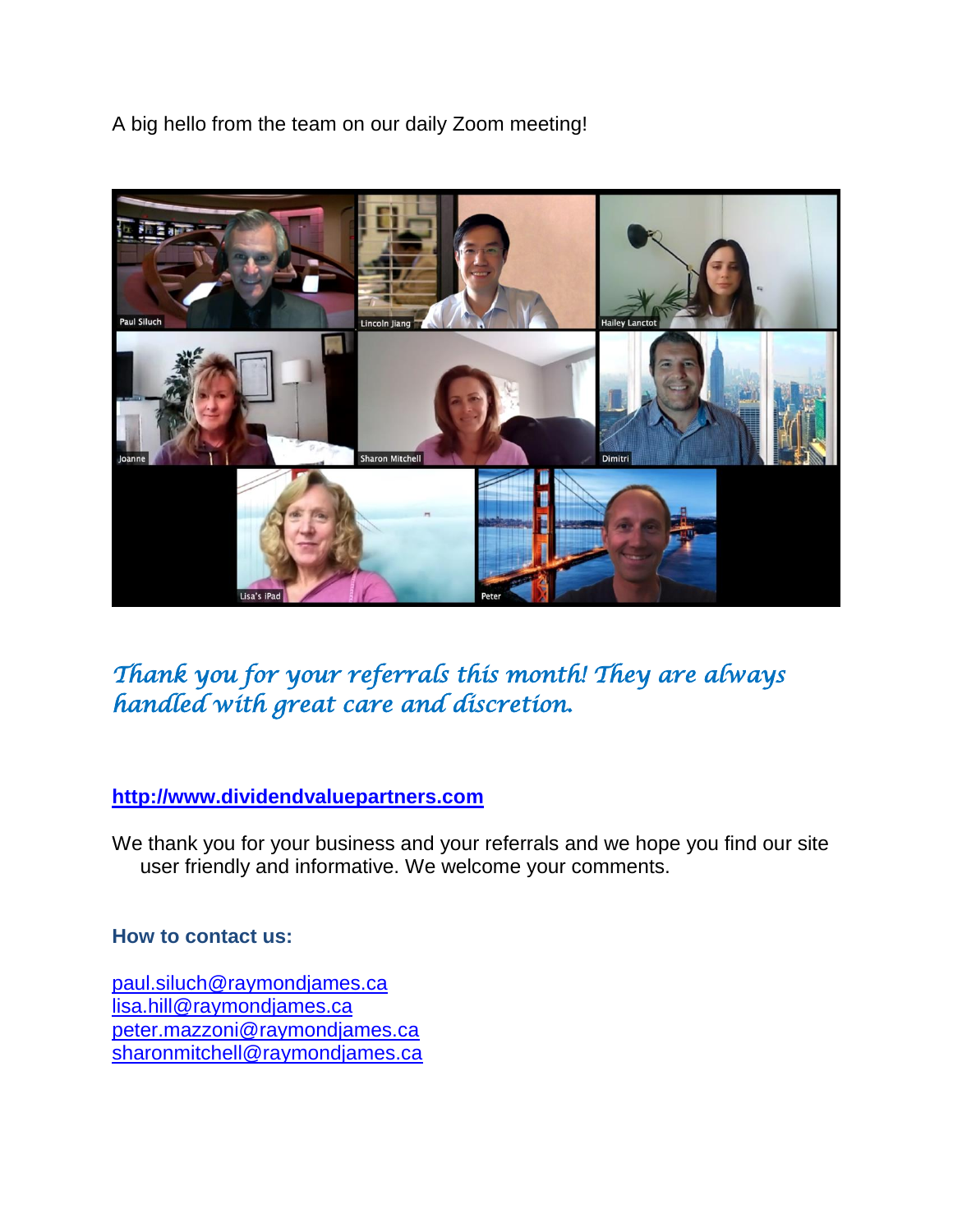#### (250) 405-2417

#### *Disclaimers*

*[The information contained in this newsletter was obtained from sources believed to be reliable, however, we cannot](https://owa-kel.raymondjames.ca/owa/redir.aspx?SURL=z0BxOCXDlQ-Aad1f_a9igaARxm5Rd1VXE7UcmD4mZ3IZiacj7DPTCG0AYQBpAGwAdABvADoAcABhAHUAbAAuAHMAaQBsAHUAYwBoAEAAcgBhAHkAbQBvAG4AZABqAGEAbQBlAHMALgBjAGEA&URL=mailto%3apaul.siluch%40raymondjames.ca)  represent that it is accurate or complete. [It is provided as a general source of information and should not be](https://owa-kel.raymondjames.ca/owa/redir.aspx?SURL=z0BxOCXDlQ-Aad1f_a9igaARxm5Rd1VXE7UcmD4mZ3IZiacj7DPTCG0AYQBpAGwAdABvADoAcABhAHUAbAAuAHMAaQBsAHUAYwBoAEAAcgBhAHkAbQBvAG4AZABqAGEAbQBlAHMALgBjAGEA&URL=mailto%3apaul.siluch%40raymondjames.ca)  [considered personal investment advice or solicitation to buy or sell securities.](https://owa-kel.raymondjames.ca/owa/redir.aspx?SURL=z0BxOCXDlQ-Aad1f_a9igaARxm5Rd1VXE7UcmD4mZ3IZiacj7DPTCG0AYQBpAGwAdABvADoAcABhAHUAbAAuAHMAaQBsAHUAYwBoAEAAcgBhAHkAbQBvAG4AZABqAGEAbQBlAHMALgBjAGEA&URL=mailto%3apaul.siluch%40raymondjames.ca) The views expressed are those of the [authors, Paul Siluch and Lisa Hill, and not necessarily those of Raymond James Ltd.](https://owa-kel.raymondjames.ca/owa/redir.aspx?SURL=z0BxOCXDlQ-Aad1f_a9igaARxm5Rd1VXE7UcmD4mZ3IZiacj7DPTCG0AYQBpAGwAdABvADoAcABhAHUAbAAuAHMAaQBsAHUAYwBoAEAAcgBhAHkAbQBvAG4AZABqAGEAbQBlAHMALgBjAGEA&URL=mailto%3apaul.siluch%40raymondjames.ca) Commissions, trailing [commissions, management fees and expenses all may be associated with mutual funds.](https://owa-kel.raymondjames.ca/owa/redir.aspx?SURL=z0BxOCXDlQ-Aad1f_a9igaARxm5Rd1VXE7UcmD4mZ3IZiacj7DPTCG0AYQBpAGwAdABvADoAcABhAHUAbAAuAHMAaQBsAHUAYwBoAEAAcgBhAHkAbQBvAG4AZABqAGEAbQBlAHMALgBjAGEA&URL=mailto%3apaul.siluch%40raymondjames.ca) Please read the prospectus before investing. [The indicated rates of return are the historical annual compounded total returns including changes](https://owa-kel.raymondjames.ca/owa/redir.aspx?SURL=z0BxOCXDlQ-Aad1f_a9igaARxm5Rd1VXE7UcmD4mZ3IZiacj7DPTCG0AYQBpAGwAdABvADoAcABhAHUAbAAuAHMAaQBsAHUAYwBoAEAAcgBhAHkAbQBvAG4AZABqAGEAbQBlAHMALgBjAGEA&URL=mailto%3apaul.siluch%40raymondjames.ca)  [in unit value and reinvestment of all distributions and do not take into account sales, redemption, distribution or](https://owa-kel.raymondjames.ca/owa/redir.aspx?SURL=z0BxOCXDlQ-Aad1f_a9igaARxm5Rd1VXE7UcmD4mZ3IZiacj7DPTCG0AYQBpAGwAdABvADoAcABhAHUAbAAuAHMAaQBsAHUAYwBoAEAAcgBhAHkAbQBvAG4AZABqAGEAbQBlAHMALgBjAGEA&URL=mailto%3apaul.siluch%40raymondjames.ca)  optional charges or income taxes payable by [any security holder that would have reduced returns. Mutual funds are](https://owa-kel.raymondjames.ca/owa/redir.aspx?SURL=z0BxOCXDlQ-Aad1f_a9igaARxm5Rd1VXE7UcmD4mZ3IZiacj7DPTCG0AYQBpAGwAdABvADoAcABhAHUAbAAuAHMAaQBsAHUAYwBoAEAAcgBhAHkAbQBvAG4AZABqAGEAbQBlAHMALgBjAGEA&URL=mailto%3apaul.siluch%40raymondjames.ca)  [not guaranteed, their values change frequently and past performance may not be repeated.](https://owa-kel.raymondjames.ca/owa/redir.aspx?SURL=z0BxOCXDlQ-Aad1f_a9igaARxm5Rd1VXE7UcmD4mZ3IZiacj7DPTCG0AYQBpAGwAdABvADoAcABhAHUAbAAuAHMAaQBsAHUAYwBoAEAAcgBhAHkAbQBvAG4AZABqAGEAbQBlAHMALgBjAGEA&URL=mailto%3apaul.siluch%40raymondjames.ca) This newsletter is [intended for distribution only in those jurisdictions where Raymond James Ltd. is registered as a dealer in](https://owa-kel.raymondjames.ca/owa/redir.aspx?SURL=z0BxOCXDlQ-Aad1f_a9igaARxm5Rd1VXE7UcmD4mZ3IZiacj7DPTCG0AYQBpAGwAdABvADoAcABhAHUAbAAuAHMAaQBsAHUAYwBoAEAAcgBhAHkAbQBvAG4AZABqAGEAbQBlAHMALgBjAGEA&URL=mailto%3apaul.siluch%40raymondjames.ca)  securities. [Any distribution or dissemination of this newsletter in any other jurisdiction is strictly prohibited.](https://owa-kel.raymondjames.ca/owa/redir.aspx?SURL=z0BxOCXDlQ-Aad1f_a9igaARxm5Rd1VXE7UcmD4mZ3IZiacj7DPTCG0AYQBpAGwAdABvADoAcABhAHUAbAAuAHMAaQBsAHUAYwBoAEAAcgBhAHkAbQBvAG4AZABqAGEAbQBlAHMALgBjAGEA&URL=mailto%3apaul.siluch%40raymondjames.ca) This [newsletter is not intended for nor should it be distributed to any person in the USA. Raymond James Ltd. is a member](https://owa-kel.raymondjames.ca/owa/redir.aspx?SURL=z0BxOCXDlQ-Aad1f_a9igaARxm5Rd1VXE7UcmD4mZ3IZiacj7DPTCG0AYQBpAGwAdABvADoAcABhAHUAbAAuAHMAaQBsAHUAYwBoAEAAcgBhAHkAbQBvAG4AZABqAGEAbQBlAHMALgBjAGEA&URL=mailto%3apaul.siluch%40raymondjames.ca)  [of the Canadian Investor Protection Fund.](https://owa-kel.raymondjames.ca/owa/redir.aspx?SURL=z0BxOCXDlQ-Aad1f_a9igaARxm5Rd1VXE7UcmD4mZ3IZiacj7DPTCG0AYQBpAGwAdABvADoAcABhAHUAbAAuAHMAaQBsAHUAYwBoAEAAcgBhAHkAbQBvAG4AZABqAGEAbQBlAHMALgBjAGEA&URL=mailto%3apaul.siluch%40raymondjames.ca)* 

*Raymond James [does not accept orders and/or instructions regarding your account by e-mail, voice mail, fax or any](https://owa-kel.raymondjames.ca/owa/redir.aspx?SURL=z0BxOCXDlQ-Aad1f_a9igaARxm5Rd1VXE7UcmD4mZ3IZiacj7DPTCG0AYQBpAGwAdABvADoAcABhAHUAbAAuAHMAaQBsAHUAYwBoAEAAcgBhAHkAbQBvAG4AZABqAGEAbQBlAHMALgBjAGEA&URL=mailto%3apaul.siluch%40raymondjames.ca)  alternate method. [Transactional details do not supersede normal trade confirmations or statements.](https://owa-kel.raymondjames.ca/owa/redir.aspx?SURL=z0BxOCXDlQ-Aad1f_a9igaARxm5Rd1VXE7UcmD4mZ3IZiacj7DPTCG0AYQBpAGwAdABvADoAcABhAHUAbAAuAHMAaQBsAHUAYwBoAEAAcgBhAHkAbQBvAG4AZABqAGEAbQBlAHMALgBjAGEA&URL=mailto%3apaul.siluch%40raymondjames.ca) E-mail sent [through the Internet is not secure or confidential.](https://owa-kel.raymondjames.ca/owa/redir.aspx?SURL=z0BxOCXDlQ-Aad1f_a9igaARxm5Rd1VXE7UcmD4mZ3IZiacj7DPTCG0AYQBpAGwAdABvADoAcABhAHUAbAAuAHMAaQBsAHUAYwBoAEAAcgBhAHkAbQBvAG4AZABqAGEAbQBlAHMALgBjAGEA&URL=mailto%3apaul.siluch%40raymondjames.ca) We reserve the right to monitor all e-mail.*

*[Any information provided in this e-mail has been prepared from sources believed to be reliable, but is not guaranteed](https://owa-kel.raymondjames.ca/owa/redir.aspx?SURL=z0BxOCXDlQ-Aad1f_a9igaARxm5Rd1VXE7UcmD4mZ3IZiacj7DPTCG0AYQBpAGwAdABvADoAcABhAHUAbAAuAHMAaQBsAHUAYwBoAEAAcgBhAHkAbQBvAG4AZABqAGEAbQBlAHMALgBjAGEA&URL=mailto%3apaul.siluch%40raymondjames.ca)  by Raymond James [and is not a complete summary or statement of all available data necessary for making an](https://owa-kel.raymondjames.ca/owa/redir.aspx?SURL=z0BxOCXDlQ-Aad1f_a9igaARxm5Rd1VXE7UcmD4mZ3IZiacj7DPTCG0AYQBpAGwAdABvADoAcABhAHUAbAAuAHMAaQBsAHUAYwBoAEAAcgBhAHkAbQBvAG4AZABqAGEAbQBlAHMALgBjAGEA&URL=mailto%3apaul.siluch%40raymondjames.ca)  investment decision. [Any information provided is for informational purposes only and does not constitute a](https://owa-kel.raymondjames.ca/owa/redir.aspx?SURL=z0BxOCXDlQ-Aad1f_a9igaARxm5Rd1VXE7UcmD4mZ3IZiacj7DPTCG0AYQBpAGwAdABvADoAcABhAHUAbAAuAHMAaQBsAHUAYwBoAEAAcgBhAHkAbQBvAG4AZABqAGEAbQBlAHMALgBjAGEA&URL=mailto%3apaul.siluch%40raymondjames.ca)  recommendation. Raymond James [and its employees may own options, rights or warrants to purchase any of the](https://owa-kel.raymondjames.ca/owa/redir.aspx?SURL=z0BxOCXDlQ-Aad1f_a9igaARxm5Rd1VXE7UcmD4mZ3IZiacj7DPTCG0AYQBpAGwAdABvADoAcABhAHUAbAAuAHMAaQBsAHUAYwBoAEAAcgBhAHkAbQBvAG4AZABqAGEAbQBlAHMALgBjAGEA&URL=mailto%3apaul.siluch%40raymondjames.ca)  securities mentioned in e-mail. [This e-mail is intended only for the person or entity to which it is addressed and may](https://owa-kel.raymondjames.ca/owa/redir.aspx?SURL=z0BxOCXDlQ-Aad1f_a9igaARxm5Rd1VXE7UcmD4mZ3IZiacj7DPTCG0AYQBpAGwAdABvADoAcABhAHUAbAAuAHMAaQBsAHUAYwBoAEAAcgBhAHkAbQBvAG4AZABqAGEAbQBlAHMALgBjAGEA&URL=mailto%3apaul.siluch%40raymondjames.ca)  contain confidential and/or privileged material. [Any review, retransmission, dissemination or other use of, or taking of](https://owa-kel.raymondjames.ca/owa/redir.aspx?SURL=z0BxOCXDlQ-Aad1f_a9igaARxm5Rd1VXE7UcmD4mZ3IZiacj7DPTCG0AYQBpAGwAdABvADoAcABhAHUAbAAuAHMAaQBsAHUAYwBoAEAAcgBhAHkAbQBvAG4AZABqAGEAbQBlAHMALgBjAGEA&URL=mailto%3apaul.siluch%40raymondjames.ca)  [any action in reliance upon, this information by persons or entities other than the intended recipient is prohibited.](https://owa-kel.raymondjames.ca/owa/redir.aspx?SURL=z0BxOCXDlQ-Aad1f_a9igaARxm5Rd1VXE7UcmD4mZ3IZiacj7DPTCG0AYQBpAGwAdABvADoAcABhAHUAbAAuAHMAaQBsAHUAYwBoAEAAcgBhAHkAbQBvAG4AZABqAGEAbQBlAHMALgBjAGEA&URL=mailto%3apaul.siluch%40raymondjames.ca)*

*This email newsletter may provide links to other Internet sites for the convenience of users. Raymond James Ltd. is not responsible for the availability or content of these external sites, nor does Raymond James Ltd endorse, warrant or guarantee the products, services or information described or offered at these other Internet sites. Users cannot assume that the external sites will abide by the same Privacy Policy which Raymond James Ltd adheres to.*

*Commissions, trailing commissions, management fees and expenses all may be associated with mutual fund investments. Please read the prospectus before investing. There can be no assurances that the fund will be able to maintain its net asset value per security at a constant amount or that the full amount of your investment in the fund will be returned to you. Mutual funds and other securities are not insured nor guaranteed, their values change frequently and past performance may not be repeated.*

*Alibaba Group Holding Ltd. - Raymond James & Associates, Inc. makes a market in the shares of Alibaba Group Holding Ltd.*

*Amazon.com, Inc. - Raymond James & Associates, Inc. makes a market in the shares of Amazon.com, Inc. Microsoft Corporation - The covering analyst and/or research associate owns shares of the common stock of the issuer. Raymond James & Associates, Inc. makes a market in the shares of Microsoft Corporation. Raymond James & Associates received non-investment banking securities-related compensation from Microsoft Corporation within the past 12 months.*

#### *Prices shown as of April 16th, 2020*

*You are receiving this message because our records indicate that you have requested this information. If you no longer wish to receive research from Raymond James, please reply to this message with unsubscribe in the subject line and include your name and/or company name in the message. Additional Risk and Disclosure information, as well as more information on the Raymond James rating system and suitability categories, is available at [www.rjcapitalmarkets.com/Disclosures/Index.](https://owa-kel.raymondjames.ca/owa/redir.aspx?SURL=xhOB4gpVfLOskwdkUL9L2f18Fq4IG2rgvMfuIIX7BlwZiacj7DPTCGgAdAB0AHAAOgAvAC8AdwB3AHcALgByAGoAYwBhAHAAaQB0AGEAbABtAGEAcgBrAGUAdABzAC4AYwBvAG0ALwBEAGkAcwBjAGwAbwBzAHUAcgBlAHMALwBJAG4AZABlAHgA&URL=http%3a%2f%2fwww.rjcapitalmarkets.com%2fDisclosures%2fIndex)*

This email, and any files transmitted, is confidential and may contain privileged information. Any unauthorized dissemination or copying is strictly prohibited. If you have received this email in error, please delete it and notify the sender immediately. We may monitor and review the content of all email communications. Trade instructions by

\_\_\_\_\_\_\_\_\_\_\_\_\_\_\_\_\_\_\_\_\_\_\_\_\_\_\_\_\_\_\_\_\_\_\_\_\_\_\_\_\_\_\_\_\_\_\_\_\_\_\_\_\_\_\_\_\_\_\_\_\_\_\_\_\_\_\_\_\_\_\_\_\_\_\_\_\_\_\_\_\_\_\_\_